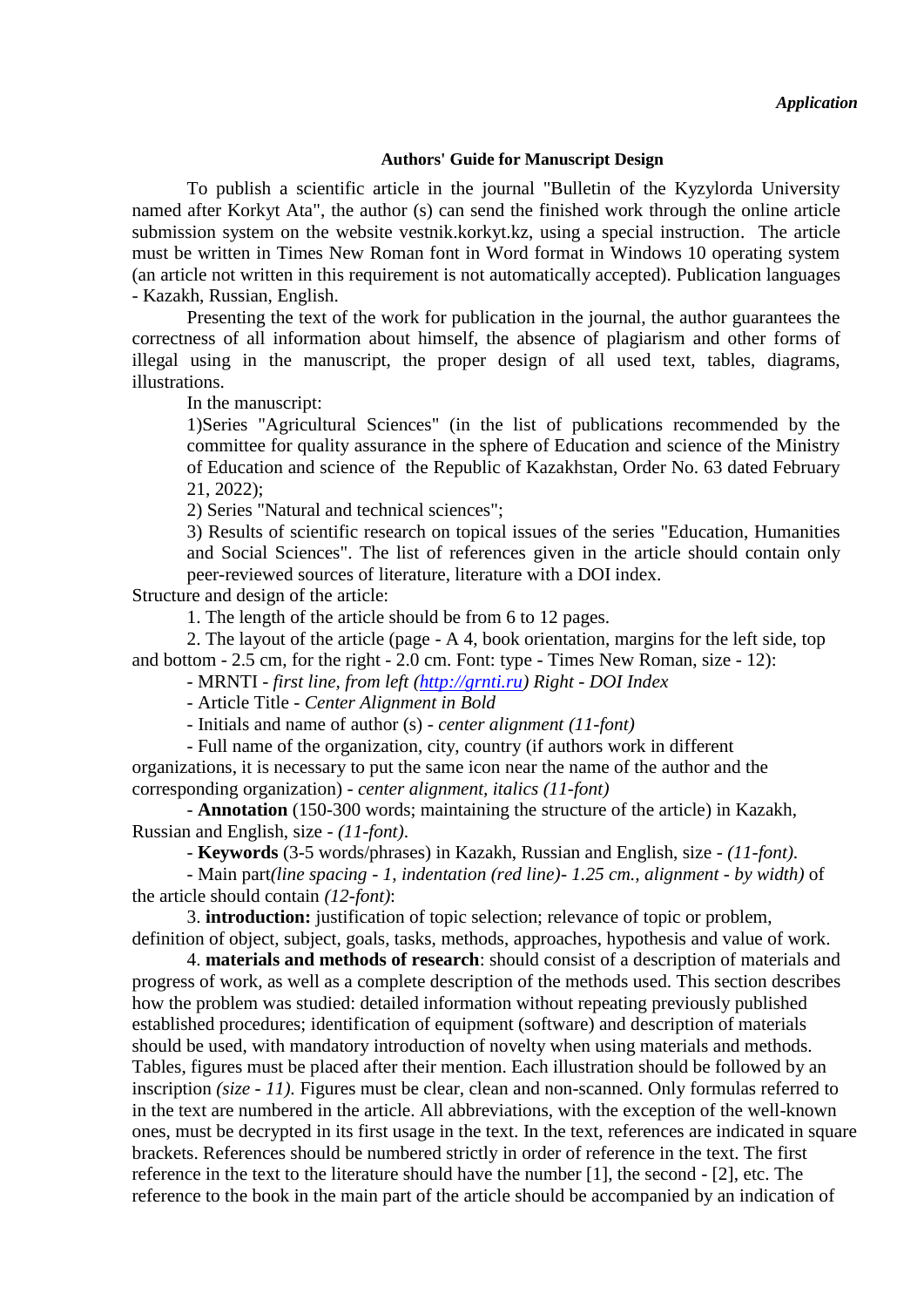the pages used (for example, [1, 45 pg.]). References to unpublished works are not allowed. References to non-licensed publications are not allowed.

5. **results/discussion**: analysis and discussion of the study results are presented.

6. **conclusion**: synthesis and summary of the work at that stage; confirmation of the truth of the allegation made by the author. The conclusions should be used to summarize the results of the study in a particular scientific field, with a description of proposals or opportunities for further work. Information about financial support for research is indicated on the first page in the form of a footnote.

7. **list of literature***(size - 11):* If the list of literature contains works presented in Cyrillic, it is necessary to present the list of literature in two versions: the first as in the original, the second in the Romanized alphabet (transliteration). (The number of used literatures must be at  $least - 15$ 

The Romanized list of literature should look like the following: author (s)  $(translation) \rightarrow (year in parentheses) \rightarrow title of the articles in translated version$ [translation of the article name into English in square brackets], the name of the Russianlanguage source (transliteration, or the English name - if any), output data with symbols in English. For example:*in Chicago Style*

Gokhberg L., Kuznetsova T. (2011) Strategiya-2020: novye kontury rossiiskoi innovatsionnoi politiki [Strategy 2020: New Outlines of Innovation Policy]. Foresight-Russia, vol. 5, no 4, pp. 8–30.

*By National Standard*

КохбергЛ., КузнецоваТ. Стратегия-2020: новые контуры российской инновационной политики // Foresight-Russia. – Т. 5, № 4. – С. 8-30.

The style of the list of literature in Russian and Kazakh according to National Standard 7.1-2003 "Bibliographic record. Bibliographic description. General requirements and rules of compilation. "

The style of design of the Romanized list of literature, as well as sources in English (other foreign) language for sociohumanitary areas - American Psychological Association (http://www.apastyle.org/), for natural and technical areas - Chicago Style (www.chicagomanualofstyle.org).

8. information about the authors: (must contain the name of the author (s), the full name of the organization, city, country, contact information: telephone, e-mail, orsid number) in 3 languages.

9. After a positive review by the Reviewers, the article is accepted for publication in the journal and a payment notification is sent to the author. The author is obliged to send a payment receipt to the editorial office by e-mail: khabarshy@korkyt.kz .

## **Cost of the article:**

A series of agricultural sciences-one page of the article-1500 tenge.

The cost of one article for a series of natural and technical, educational and humanitarian sciences is 5000 tenge.

for payment

University address: 120014, Republic of Kazakhstan, Kyzylorda, St.Ayteke bi 29a. Non-profit joint stock company "Kyzylorda University named after Korkyt Ata" MES

RK;

Details: Halyk Bank of Kazakhstan JSC.

BIN 960540000620; РНН 331000037638

IIC KZ276017201000000125; BIC HSBKKZKX; BENEFICIARY CODES-16. Payment destination code 859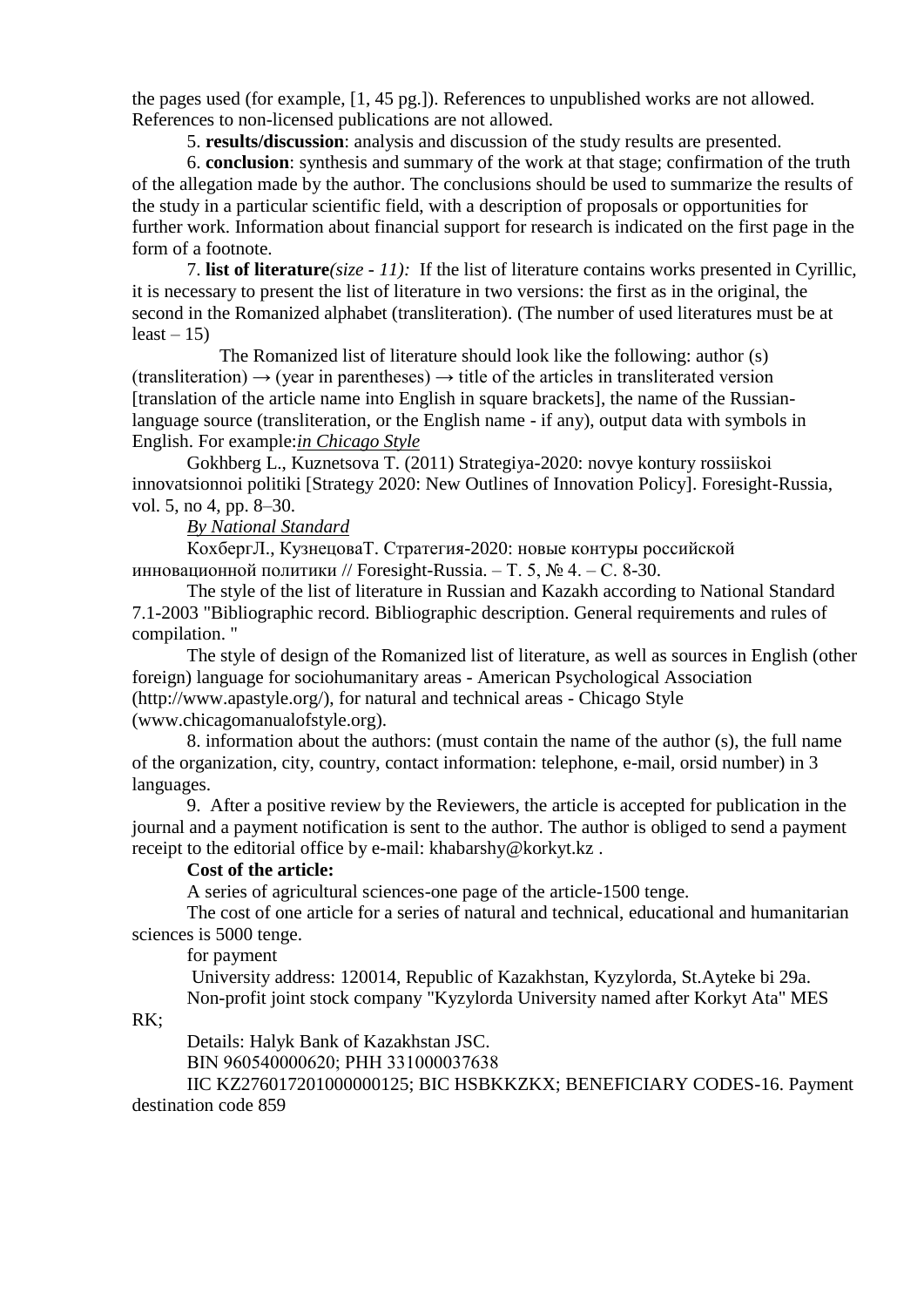#### **METHODS OF TILLAGE INCREASING THE YIELD OF REED HAYFIELDS**

Bayzhanova B.<sup>1</sup>, Candidate of Agricultural Sciences, Senior Lecturer, [bibi64@inbox.ru,](mailto:bibi64@inbox.ru) [https://orcid.org/0000-0002-1675-0602](https://orcid.org/0000-0002-1675-0602?lang=en) Akhanov S.<sup>1</sup>, candidate of technical sciences, senior lecturer, [serik.ahanov@mail.ru,](mailto:serik.ahanov@mail.ru) https://orcid.org/0000-0003-1422-2096 **Bimagambetova G.**<sup>2</sup>, candidate of biological sciences, associate professor, [b.g.a72@mail.ru,](mailto:b.g.a72@mail.ru)<https://orcid.org/0000-0002-1370-9014> Nurgaliyev N.<sup>1</sup>, PhD, senior teacher, [nurgaliyev-nurali@mail.ru,](mailto:nurgaliyev-nurali@mail.ru)<https://orcid.org/0000-0001-6132-1818> **Nurzhan D.** 1 **,** РhD, Senior Lecturer, [danabek\\_80@mail.ru,](mailto:danabek_80@mail.ru)<https://orcid.org/0000-0001-8013-9763>

*<sup>1</sup>Kyzylorda University named after Korkyt Ata, <sup>2</sup>West Kazakhstan University named after M. Utemisov, Republic of Kazakhstan*

**Annotation.** In Kazakhstan, there is a large disproportion between the areas of pastures and hayfields. Currently, there are only 5.8 million hectares of hayfields, which is only 3% of the total area of natural lands, or for every 30.1 hectares of pastures there is only 1 hectare of hayfields. This makes it necessary to mow 12-15 million hectares of pastures for hay production, and in dry years up to 25 million hectares. ..... (at least 150 words)

#### *Keywords: pre-sowing, tillage, productivity, natural meadows, reed.*

**Introduction.** The main reserve in strengthening the fodder base in modern market conditions is to increase the productivity of natural fodder lands, to obtain high-grade and cheap fodder on these lands. One of such vast lands in the republic in the Kyzylorda region is reed thickets. The main dominant of these lands is the southern reed, which is of great national economic importance, as a vegetable raw material for integrated agricultural use and industrial processing.....

**Literature review.** In Kazakhstan, two thirds of all reed thickets are located in its southern part: in the basins of the Syrdarya, Chu, Ili rivers and on the coast of the Caspian Sea....

**Research materials and methods.** At all stages of experimental research, we complied with the basic requirements: adherence to the principle of single difference, i.e. observance of the unity of all cultivation conditions, except for one studied, the obligatory setting of the experiment on sites homogeneous in terms of climatic and soil factors and studied in time [4,21pp]......

**Research results and discussion.** Before processing the field with disc tools and a plow, the reeds (old men) of the previous year were burned on the site. For this, the plot was plowed on both sides so that the fire did not spread to other areas. It was only after that that the experiment was laid. The discs with the BDT - 2.2 and BDT - 7.0 harrows were carried out to a depth of 10 - 12 and 17 - 18 cm, respectively, in two tracks along and across the site. Plowing was carried out to a depth of 20 - 23 cm.....

## **Table 1 – Influence of different processing of the reed meadow sod on the southern reed stalk, pcs/m<sup>2</sup> (average for two tabs)**

| Ind                           |        | Without             |       | Disking to           |       | Depth          | Plowing at |          |  |  |  |  |
|-------------------------------|--------|---------------------|-------|----------------------|-------|----------------|------------|----------|--|--|--|--|
| icators                       |        | treatment (control) |       | the depth $10-12$ cm |       | <b>Disking</b> | depth      |          |  |  |  |  |
|                               |        |                     |       |                      |       | 17-18 cm       | 20-23 cm   |          |  |  |  |  |
|                               | re     | bef                 |       | bef                  |       | be             | re         | be       |  |  |  |  |
|                               | growth | ore                 | $eg-$ | ore                  | $eg-$ | fore           | growth     | fore     |  |  |  |  |
|                               |        | harvesting          | rowth | harvesting           | rowth | harvesting     |            | cleaning |  |  |  |  |
| In the year of the experience |        |                     |       |                      |       |                |            |          |  |  |  |  |
| Pla                           |        | 13                  |       | 13                   |       |                |            |          |  |  |  |  |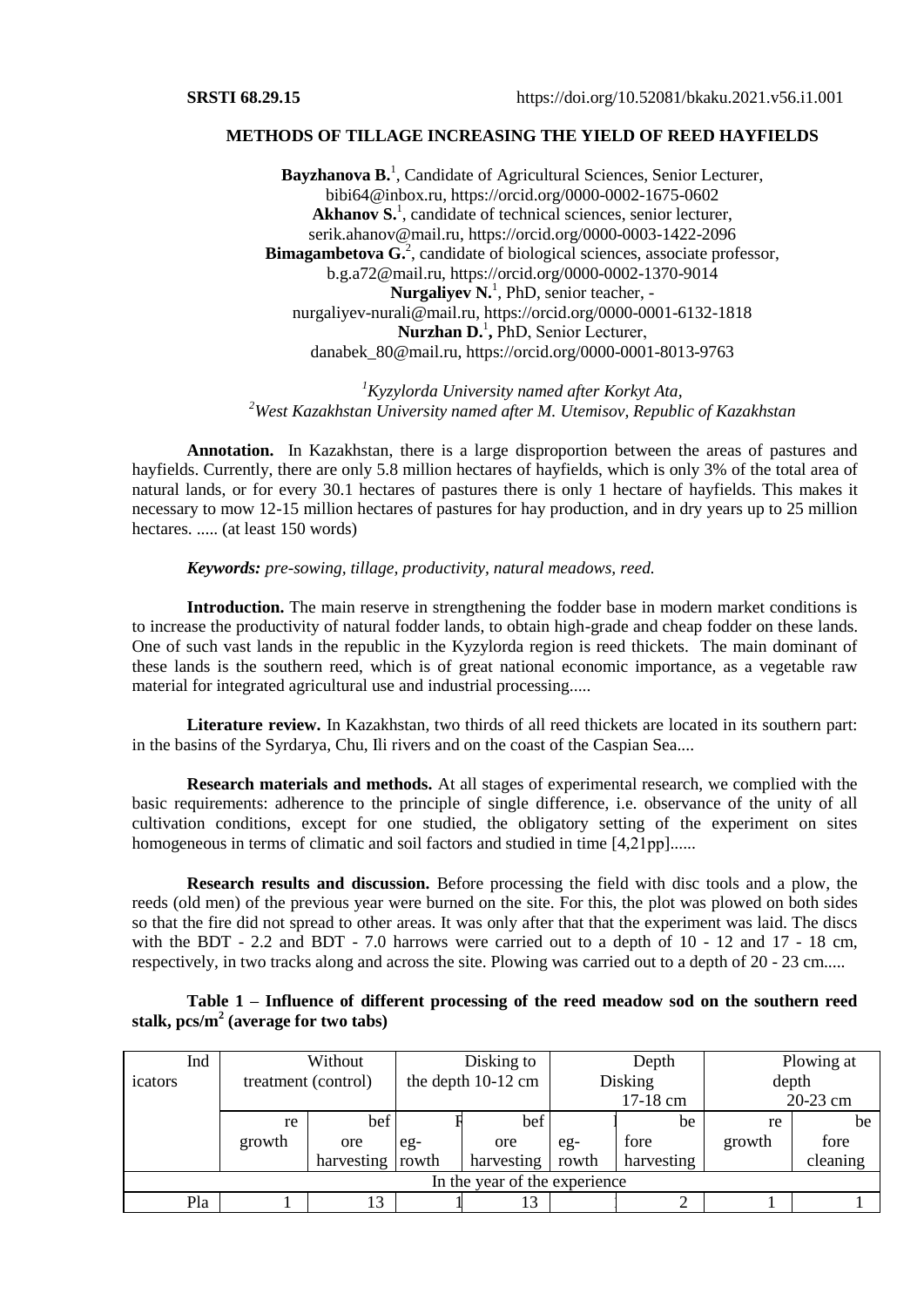| nts                | 30 |                | $\overline{4}$ |     | 44  | 8              |  |     | 50  |  | 87 |    | 52 |              | 43 |                |
|--------------------|----|----------------|----------------|-----|-----|----------------|--|-----|-----|--|----|----|----|--------------|----|----------------|
| <b>Ste</b>         |    | 1              |                | 15  |     |                |  | 17  |     |  |    | T  |    | 1            |    |                |
| ms                 | 29 |                | 6              |     | 33  | 9              |  |     | 98  |  | 86 |    | 71 |              | 63 |                |
| Bu                 |    | 1,             |                | 1,3 |     |                |  | 1,5 |     |  |    | 1, |    | 1,           |    | 1,             |
| shiness            | 44 |                | 6              |     | ,53 | 7              |  |     | ,52 |  | 51 |    | 29 |              | 38 |                |
| In the second year |    |                |                |     |     |                |  |     |     |  |    |    |    |              |    |                |
| Pla                |    | 1              |                | 16  |     |                |  | 17  |     |  |    |    |    |              |    |                |
| nts                | 52 |                | 4              |     | 69  | 1              |  |     | 59  |  | 69 |    | 74 |              | 86 |                |
| <b>Ste</b>         |    | 1              |                | 17  |     |                |  | 18  |     |  |    | T  |    | 1            |    |                |
| ms                 | 64 |                | 6              |     | 83  | $\overline{2}$ |  |     | 75  |  | 77 |    | 83 |              | 98 |                |
| Bu                 |    | 1,             |                | 1,5 |     |                |  | 1,6 |     |  |    | 1, |    | 1,           |    | 1,             |
| shiness            | 43 |                | 8              |     | ,58 | 3              |  |     | ,78 |  | 68 |    | 77 |              | 76 |                |
| In the third year  |    |                |                |     |     |                |  |     |     |  |    |    |    |              |    |                |
| Pla                |    | 1              |                | 18  |     |                |  | 19  |     |  |    | T  |    |              |    |                |
| nts                | 82 |                | 6              |     | 87  | 6              |  |     | 75  |  | 86 |    | 82 |              | 92 |                |
| <b>Ste</b>         |    | $\overline{2}$ |                | 20  |     |                |  | 21  |     |  |    | 1  |    | $\mathbf{1}$ |    | $\overline{2}$ |
| ms                 | 04 |                |                |     | 02  | 1              |  |     | 95  |  | 93 |    | 95 |              | 07 |                |
| Bu                 |    | 1,             |                | 1,7 |     |                |  | 1,6 |     |  |    | 1, |    | 1,           |    | 1,             |
| shiness            | 70 |                | 8              |     | ,69 | 9              |  |     | ,68 |  | 71 |    | 66 |              | 76 |                |

**Conclusion.** Conclusion On the basis of experimental studies over four years, by laying out field experiments to improve reed hayfields and processing literary sources, the following conclusions were made:....

#### **Literature:**

**Bayzhanova, B.K.** Nurgaliev N.Sh., Nurzhan D.Zh., Duissen A.D., Ensebaev A.O. State and development prospects of the problem of improving reed hayfields in the Aral Sea region Materials of the II International scientific-practical conference. / "Integration of the scientific community to the global challenges of our time" March 7-9, 2017. – Osaka, Japan. Pр. 506-512. Volume I

**Bayzhanova, B.** Akhanov S, Nurgaliev N., Nurzhan D.S. Improvement of the cane meadow by planting perennial forage crops in the Aral Sea region / Journal of Soil and Plant, – 2018, S.16-23

**Dospekhov, B.A** / Methodology of experimental work./ – 1985. Pр.12-89.

Methodology for carrying out variety testing of agricultural plants. // Approved by the order of the Minister of Agriculture of the Republic of Kazakhstan dated May 13, 2011 No. 06-2/254.

**... ...**

# **References:**

**Bajzhanova, B.K**. Nurgaliev N.SH., Nurzhan D, Dujsen A.D., Ensebaev A.O. Sostoyanie i perspektivy razvitiya problemy uluchsheniya trostnikovyh senkosov v usloviyah priaral'ya Materials of the II International scientific-practical conference «Integration of the scientific community to the global challenges of our time» March 7-9, 2017. – Osaka, Japan.str. – 506-512 Volume I

**Bajzhanova, B.** Ahanov S, Nurgaliev N, Nurzhan D, Sovershenstvovanie luga trostika posadkoj mnogoletnih kormovyh kul'tur v regione aral'skogo morya//ZHurnal.Pochva i rastenie. – 2018. – S.16-23 **Dospekhov, B.A**. Metodika opytnogo dela. –1985. S.12-89 s.

Metodika provedeniya sortoispytaniya sel'skohozyajstvennyh rastenij. Utverzhdena prikazom Ministra sel'skogo hozyajstva Respubliki Kazahstan ot «13» maya 2011 goda № 06-2/254.

... ...

## **СПОСОБЫ ОБРАБОТКИ ПОЧВЫ ПОВЫШЕНИЕ УРОЖАЙНОСТИ ТРОСТНИКОВЫХ СЕНОКОСОВ**

**Байжанова Б.К.**<sup>1</sup> , кандидат сельскохозяйственных наук, старший преподаватель, **Аханов С.М.<sup>1</sup> ,** кандидат технических наук, старший преподаватель,

**Бимагамбетова Г.А.<sup>2</sup> ,** кандидат биологических наук, доцент